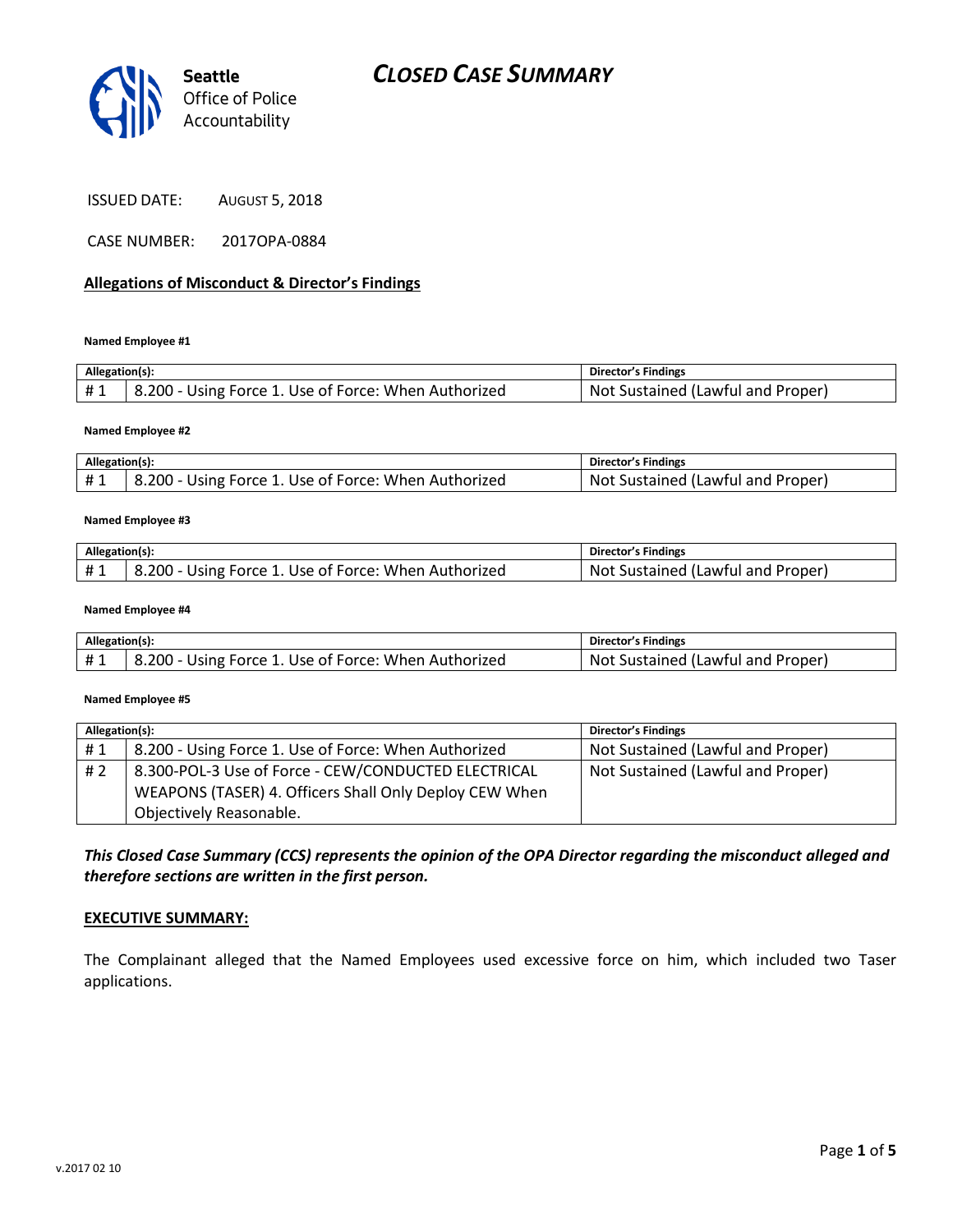## *CLOSE CASE SUMMARY*



OPA CASE NUMBER: 2017OPA-0884

#### **ANALYSIS AND CONCLUSIONS:**

**Named Employee #1 - Allegation #1** *8.200 - Using Force 1. Use of Force: When Authorized*

The Named Employees responded to a call concerning an ongoing domestic violence disturbance. Officers were dispatched to the scene after a caller informed 911 about a male yelling "put your hands behind your back." The caller stated that a woman made a muffled response and it sounded like her mouth was being covered or that she was being strangled. The caller further informed 911 that he had heard the same female yelling at a man to get out of her house since earlier that afternoon.

Officers went to the residence and knocked on the door. No one answered, even though the officers could hear "faint yelling" coming from the backyard. The officers went around the north side of the house, remaining on the public street, where they could see the second-floor balcony. The door to the balcony was open and a man "was yelling loudly inside." Officers asked the occupants of the house to come outside onto the balcony.

The Complainant came outside. He was "shirtless" and "sweating profusely." He seemed, in the officers' perception to be agitated. Named Employee #1 (NE#1) recounted that the Complainant "yelled that he had to help with the torture of his girlfriend." NE#1 reported that this comment "greatly alarmed" him. The officers asked where the Complainant's girlfriend was and she came outside onto the balcony. She appeared to be frightened. Every time she would try to speak to the officers, the Complainant would yell at her. He then walked towards his girlfriend and she walked back inside the house where the officers could not see her. As they were afraid for her safety, the officers asked the Complainant to come back onto the balcony and he complied. He continually talked about "demons" and engaged in other incomprehensible rantings.

Additional backing units arrived and the officers went to the front door to convince the Complainant to exit the house. While he opened the door, he initially prevented his girlfriend from exiting. Once more officers arrived, the Complainant exited the home and officers were able to speak to his girlfriend. She was shaking and appeared to be afraid. After speaking with the girlfriend, the officers developed probable cause to believe that the Complainant had committed a domestic violence assault.

The officers approached the Complainant to place him under arrest. He repeatedly placed his hands in his pockets even though he was instructed not to do so. The officers told him to put his hands behind his back, but he refused to. He continued to yell at the officers. The officers approached him in order to handcuff him and the Complainant physically resisted them. This included gripping the hand of Named Employee #4 (NE#4), causing him pain. At that time, Named Employee #5 (NE#5) made the decision to use his Taser on the Complainant. Even though it appeared to NE#5 that the Taser application caused the Complainant pain, the Complainant continued to physically resist the offices and he prevented them from pulling his arms out from underneath his body. As such, and given the ongoing threat of harm, as well as the Complainant's resistance and refusal to comply with lawful orders, NE#5 used the Taser once more in drive stun mode. This was successful and the officers were able to handcuff and secure the Complainant. No further force was used.

SPD Policy 8.200(1) requires that force used by officers be reasonable, necessary and proportional. Whether force is reasonable depends "on the totality of the circumstances" known to the officers at the time of the force and must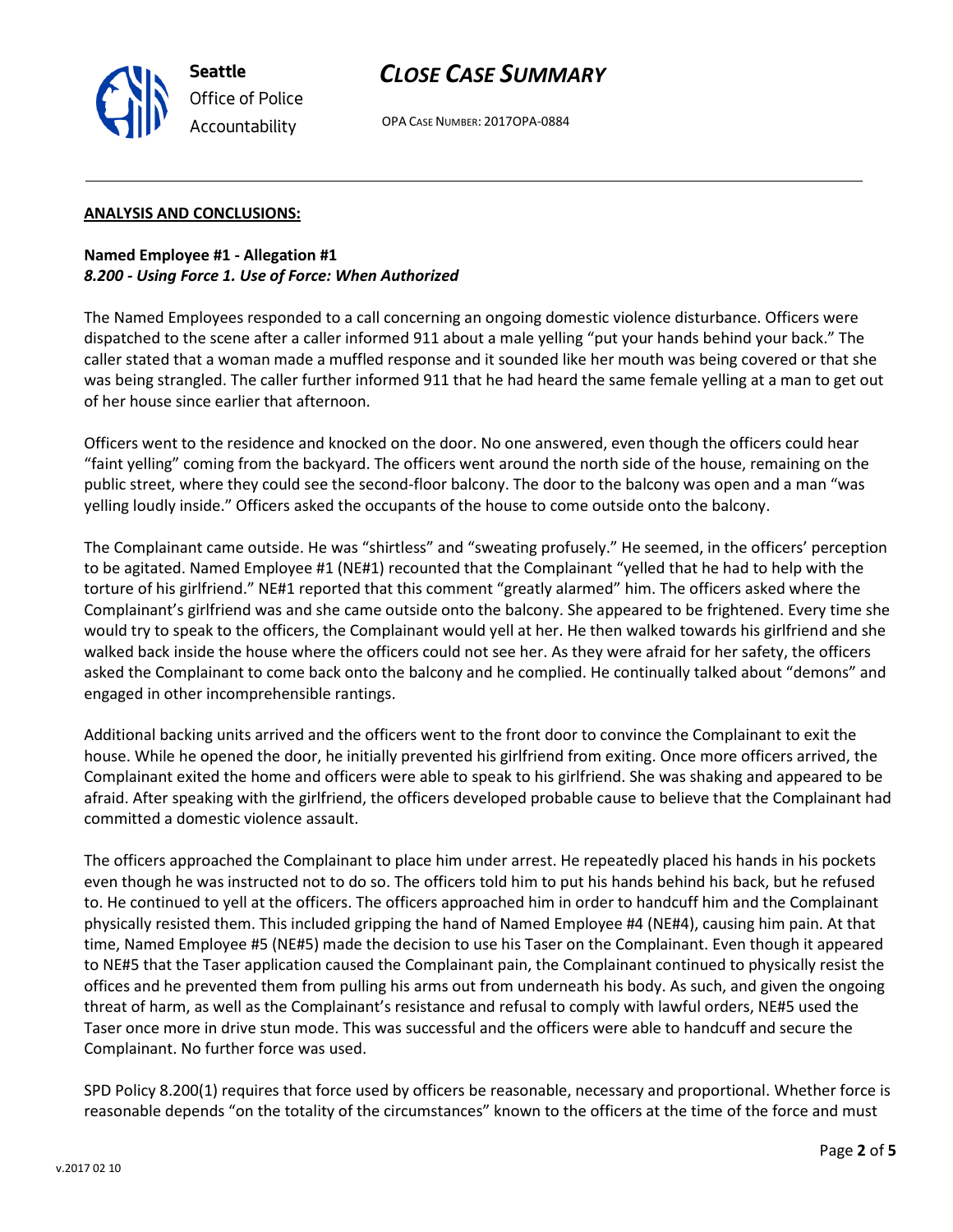

## *CLOSE CASE SUMMARY*

OPA CASE NUMBER: 2017OPA-0884

be balanced against "the rights of the subject, in light of the circumstances surrounding the event." (8.200(1).) The policy lists a number of factors that should be weighed when evaluating reasonableness. (*See id.*) Force is necessary where "no reasonably effective alternative appears to exist, and only then to the degree which is reasonable to effect a lawful purpose." (*Id.*) Lastly, the force used must be proportional to the threat posed to the officer. (*Id.*)

The force used in this case is separated into two general categories: first, the largely de minimis force used by NE#1, Named Employee #2 (NE#2), Named Employee #3 (NE#3), and NE#4; and, second, the two Taser applications by NE#5. The first category of force is discussed here, while the second category is discussed below.

I find that the largely de minimis force used by NE#1, NE#2, NE#3, and NE#4 to handcuff the Complainant and control his person was reasonable. Notably, the officers had abundant probable cause to place the Complainant under arrest for a crime of violence, he was apparently in crisis, and he continually physically resisted the officers. As such, the force was reasonable to carry out the arrest and to prevent the ongoing threat that the Complainant presented. Moreover, the force was necessary to effectuate the officers' lawful purposes and I find that the officers had a rational belief that there was no reasonable alternative to using such force. Lastly, I find that the force used by these officers was proportional to the threat posed by the Complainant. He had already engaged in domestic violence towards his girlfriend, had physically resisted the officers, and had harmed NE#4 and another officer (who suffered a cut to his arm).

For these reasons, I find that the force used by NE#1, NE#2, NE#3, and NE#4 was consistent with policy and, as such, I recommend that this allegation be Not Sustained – Lawful and Proper as against these officers.

## Recommended Finding: **Not Sustained (Lawful and Proper)**

## **Named Employee #2 - Allegation #1** *8.200 - Using Force 1. Use of Force: When Authorized*

For the same reasons as stated above (*see* Named Employee #1, Allegation #1), I recommend that this allegation be Not Sustained – Lawful and Proper.

#### Recommended Finding: **Not Sustained (Lawful and Proper)**

#### **Named Employee #3 - Allegation #1** *8.200 - Using Force 1. Use of Force: When Authorized*

For the same reasons as stated above (*see* Named Employee #1, Allegation #1), I recommend that this allegation be Not Sustained – Lawful and Proper.

#### Recommended Finding: **Not Sustained (Lawful and Proper)**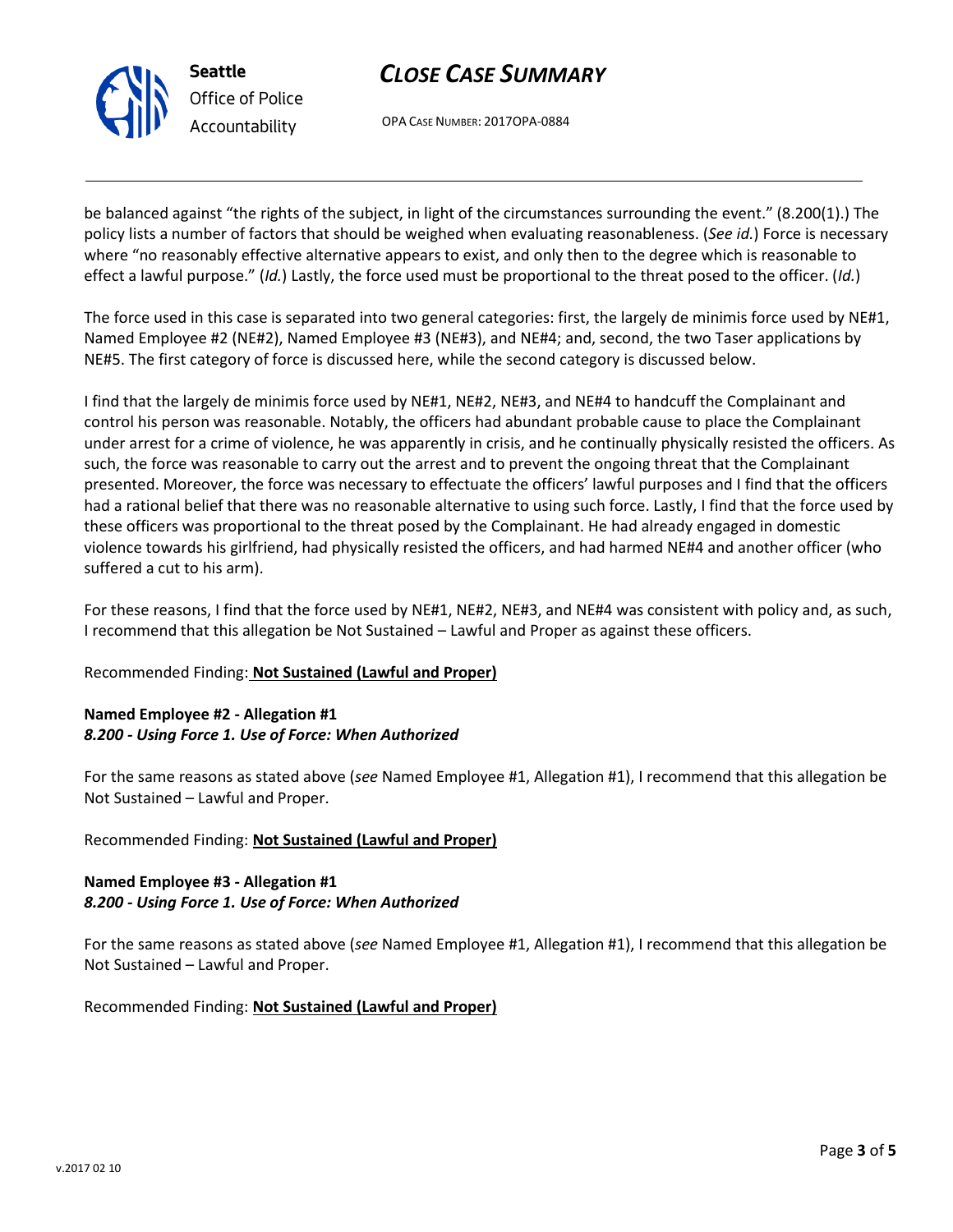

OPA CASE NUMBER: 2017OPA-0884

## **Named Employee #4 - Allegation #1** *8.200 - Using Force 1. Use of Force: When Authorized*

**Seattle**

*Office of Police Accountability*

For the same reasons as stated above (*see* Named Employee #1, Allegation #1), I recommend that this allegation be Not Sustained – Lawful and Proper.

Recommended Finding**: Not Sustained (Lawful and Proper)**

## **Named Employee #5 – Allegation #1** *8.200 - Using Force 1. Use of Force: When Authorized*

As discussed above, NE#5 used force against the Complainant when he applied his Taser twice; first in probe mode and, second, in drive stun mode. When evaluating the use of a Taser, each application must be reasonable, necessary, and proportional in order to be consistent with policy.

In determining whether the use of a Taser is reasonable, SPD Policy 8.300-POL-3 applies. This policy specifically delineates two scenarios in which Taser use is appropriate: first, "when a subject causes an immediate threat of harm to the officer or others"; or second, "when public safety interests dictate that a subject needs to be taken into custody and the level of resistance by the subject is likely to cause injury to the officer or to the subject if hands on control tactics are used." (SPD Policy 8.300-POL-3*.*) I find that NE#5's Taser applications were reasonable under both prongs of this policy. First, at the time the Taser was applied, the Complainant presented an immediate threat of harm to the officers and was, in fact, causing pain to NE#4. Second, public safety needs dictated taking the subject into custody as he had just committed a domestic violence assault. Moreover, he was actively resisting the officers and had caused injury to at least one and would have likely injured others unless the Taser was used. I find that this threat did not subside after the first application and, as such, the second Taser application was also reasonable.

I additionally conclude that the force was necessary to effectuate NE#5's lawful purpose and I find that NE#5 had a rational belief that there was no reasonable alternative to using such force. Lastly, I find that the force used by NE#5 was proportional to the threat posed by the Complainant. He had already engaged in domestic violence towards his girlfriend, had physically resisted the officers, and had harmed NE#4 and another officer. The force was purposed to prevent further violent physical resistance and was successful in doing so.

For these reasons, I find that NE#5's Taser applications were consistent with policy. As such, I recommend that this allegation be Not Sustained – Lawful and Proper.

Recommended Finding: **Not Sustained (Lawful and Proper)**

## **Named Employee #5 – Allegation #2**

## *8.300-POL-3 Use of Force - CEW/CONDUCTED ELECTRICAL WEAPONS (TASER) 4. Officers Shall Only Deploy CEW When Objectively Reasonable.*

As discussed more fully above (*see* Named Employee #5, Allegation #1), I find that NE#5's Taser applications were objectively reasonable under both prongs of this policy. For these reasons, I recommend that this allegation be Not Sustained – Lawful and Proper.